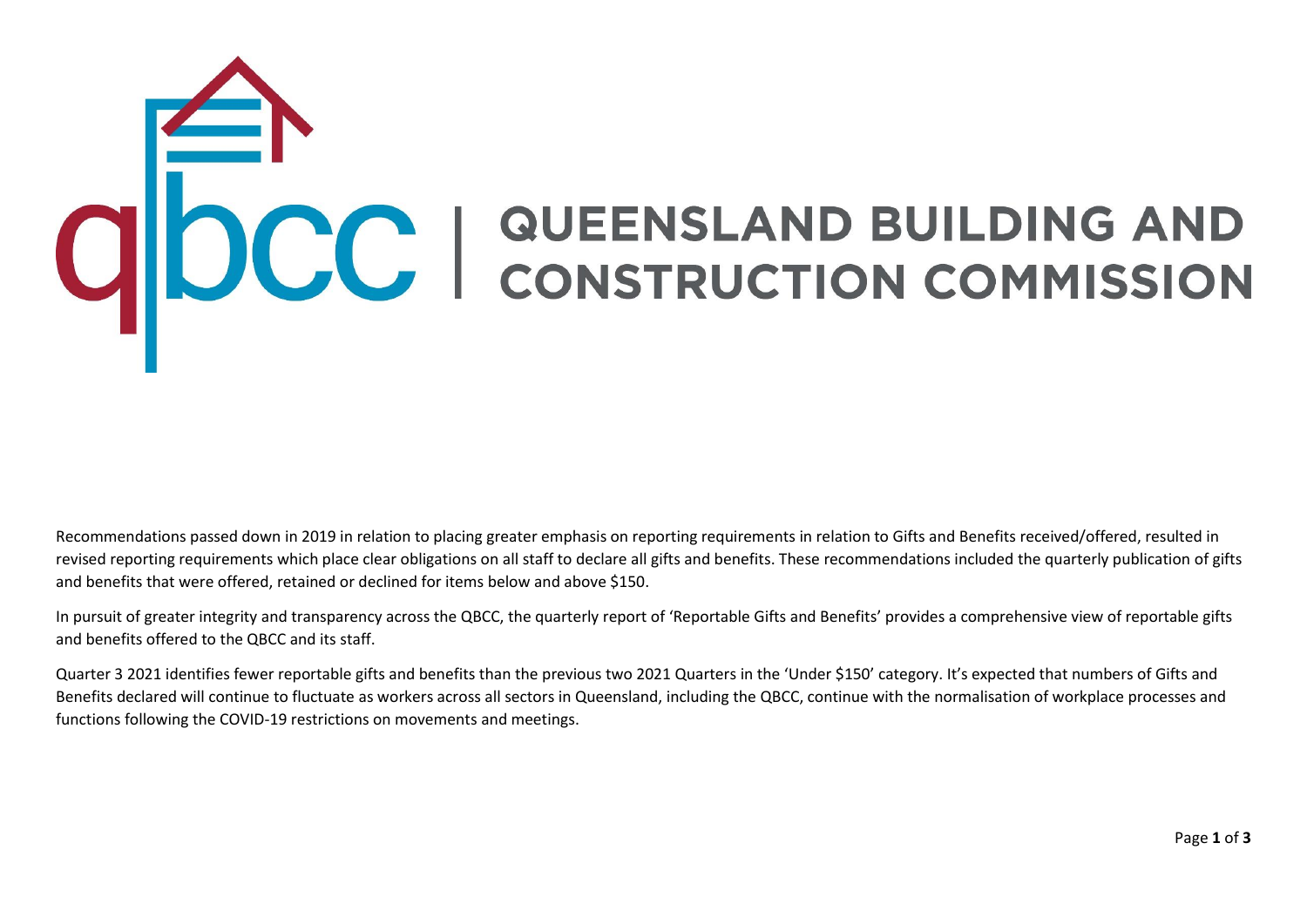## **Reportable Gifts and Benefits Register – Under \$150**

Quarter 3: 1 July 2021 – 30 September 2021

| Date given<br>or received | Description of donation, gift<br>or benefit     | <b>Retail</b><br><b>Value</b> | Name of<br>gifter/donor                                      | Name of<br>recipient | <b>Gift received was:</b><br>a) Retained by employee<br>b) Retained by agency<br>c) Declined by employee<br>d) Declined by agency | Reason for accepting,<br>giving or declining<br>gift                                                             | Name of<br>accountable<br>officer |
|---------------------------|-------------------------------------------------|-------------------------------|--------------------------------------------------------------|----------------------|-----------------------------------------------------------------------------------------------------------------------------------|------------------------------------------------------------------------------------------------------------------|-----------------------------------|
| 13/07/2021                | Krondorf 2018 Cabernet<br>Sauvignon             | \$26.99                       | Robert May<br>(licensee)                                     | Kacey Zarb           | Retained by employee                                                                                                              | Courtesy                                                                                                         | David Garland                     |
| 29/07/2021                | Bottle of GH Mumm<br>Champagne                  | \$55.00                       | Association of<br>Independent<br>Insolvency<br>Practitioners | Omar Ameer           | Retained by QBCC                                                                                                                  | Gift of appreciation<br>for conference<br>presentation. Agreed<br>that champagne<br>would be donated to<br>QBCC. | David Garland                     |
| 3/09/2021                 | Invitation to celebrate 30<br>years of business | \$20.00                       | Salmon<br>Plumbing                                           | Russell Bergman      | Retained by employee                                                                                                              | Industry engagement                                                                                              | David Garland                     |
| 24/08/2021                | Coffee $+1x$ spring water                       | \$8.00                        | <b>HWL Ebsworth</b><br>Lawyers                               | <b>Brett Bassett</b> | Retained by employee                                                                                                              | Stakeholder<br>engagement                                                                                        | David Garland                     |